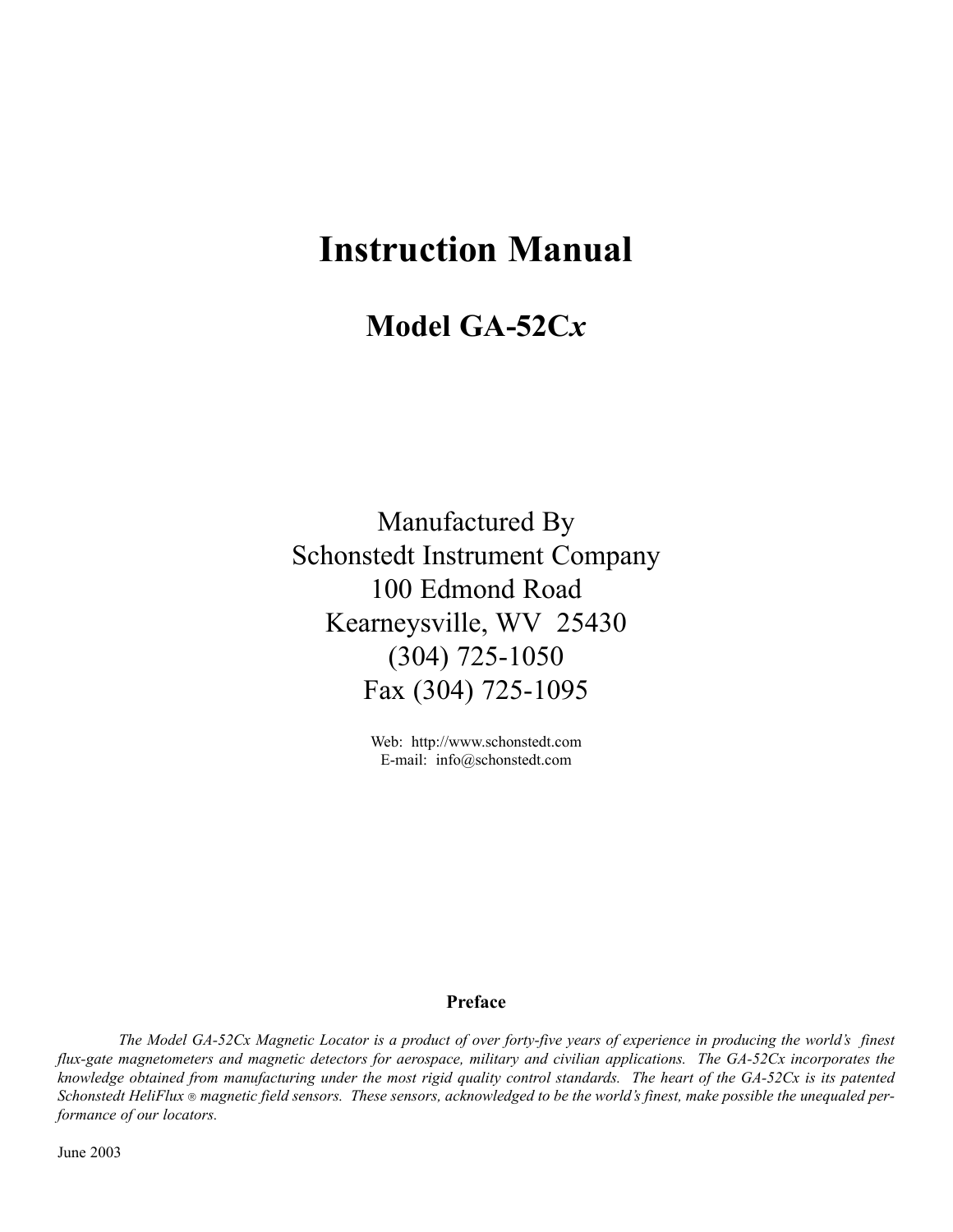### **Table of Contents**

| Operation                |  |
|--------------------------|--|
|                          |  |
|                          |  |
|                          |  |
| <b>Application Notes</b> |  |
|                          |  |
|                          |  |
|                          |  |
|                          |  |
|                          |  |
|                          |  |
|                          |  |
|                          |  |
|                          |  |
|                          |  |
| Maintenance              |  |
|                          |  |
|                          |  |
|                          |  |
|                          |  |
|                          |  |
|                          |  |

## **Important Notice**

Schonstedt believes the statements contained herein to be accurate and reliable. But their accuracy, reliability, or completeness is not guaranteed.

Schonstedt's only obligation shall be to repair or replace any instrument proved to be defective within seven years of purchase. Schonstedt shall not be responsible for any injury to persons or property, direct or consequential, arising from the use of any instrument.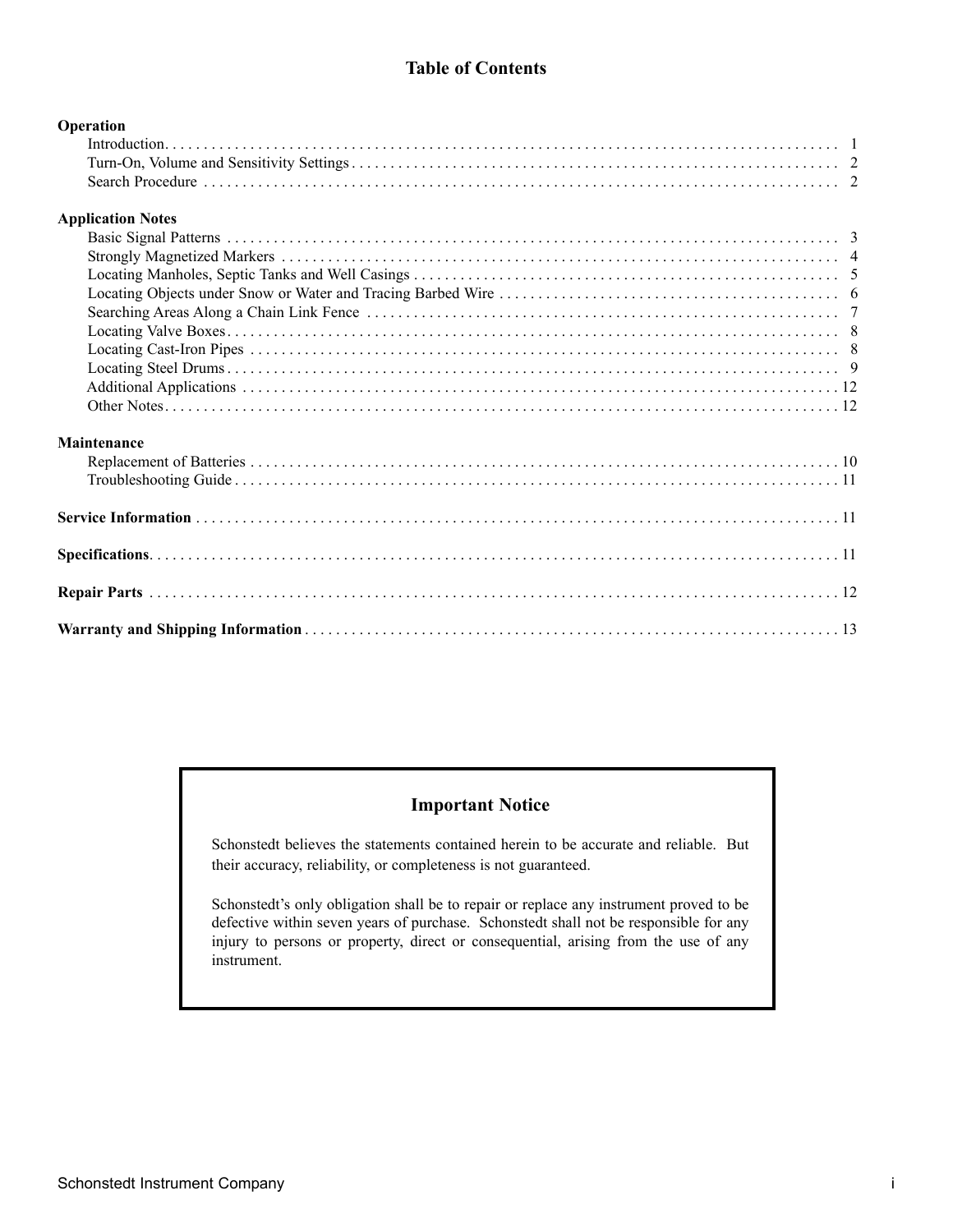## **Operation**

#### **Introduction**

The GA-52C*x* Magnetic Locator detects the magnetic field of a ferromagnetic object. It responds to the difference in the magnetic field between two sensors spaced about 20 inches apart. The response is a change in the frequency of the signal emitted by the piezoelectric speaker.

Figure 1 illustrates an application of the locator in which it is used to detect an iron marker of the type used for property line identification. As shown, the magnetic field of the iron marker is stronger at sensor **A** than it is at sensor **B**. As a result, the frequency from the piezo electric speaker is higher than the idling frequency, 40 Hz, which exists when the field strength is the same at both sensors. *Figure 1. Detecting Magnetic Field of an Iron Marker*



#### **Turn-On, Sensitivity and Volume Settings**

Set the On-Off/Sensitivity Control to position 2 and adjust the Volume control until the idling tone reaches a desired level. Setting the Sensitivity control to position 2 provides what is referred to as the "Normal Operating Range." Positions 3 to 5 increase the sensitivity; position 1 decreases the sensitivity.

The locator can be oriented in any direction without producing a significant change in the frequency of the tone from its idling frequency.

When using headphones the Volume Control has no affect on the output level of the audio signal. *Figure 2. Sensitivity Set for Normal Range (position 2)*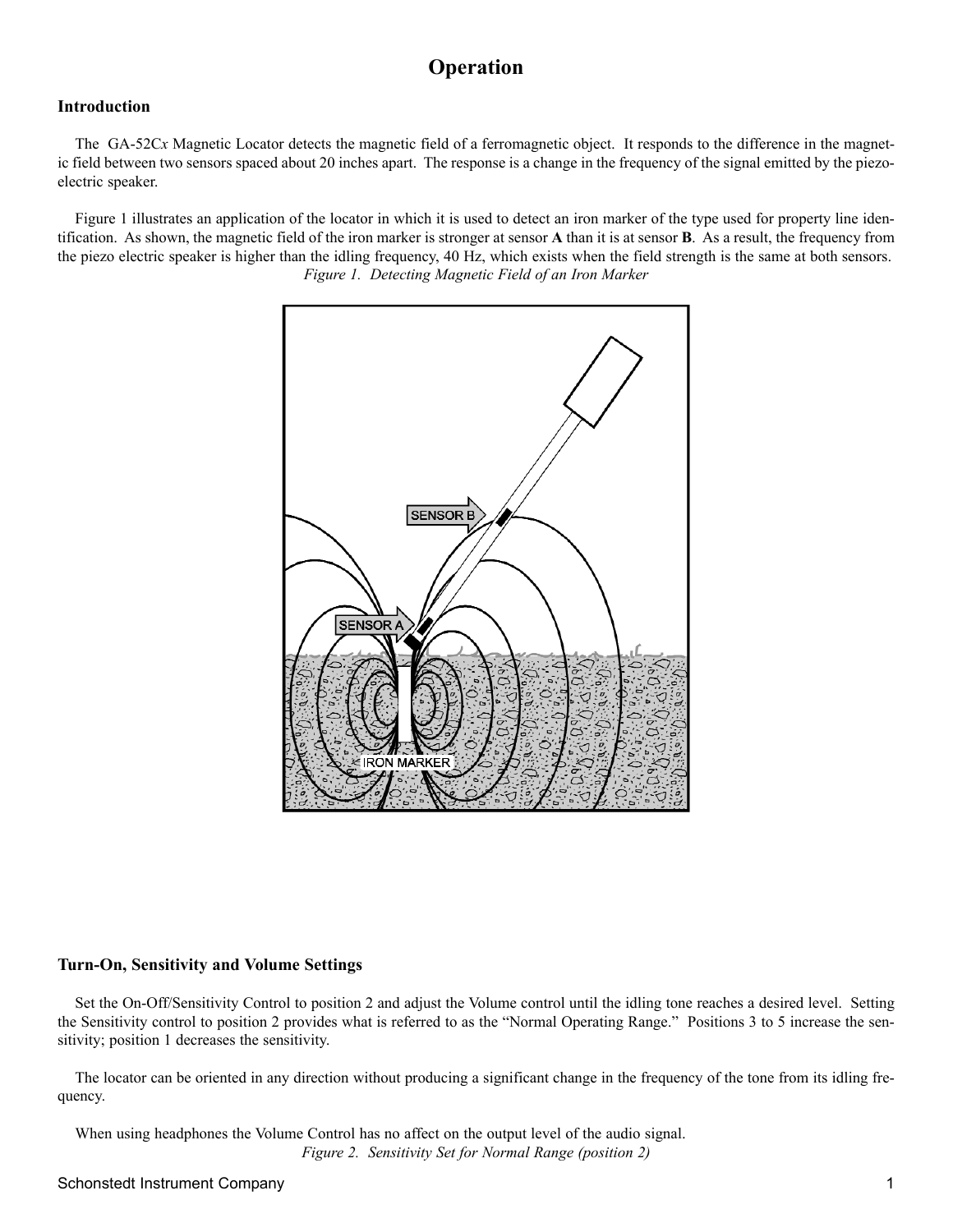

#### **Search Procedure**

Set the sensitivity control to position 2 (Normal Range) and grasp the locator as illustrated. Because the upper sensor is located near where the locator is usually held, wrist watches may produce unwanted changes in the tones frequency. (Remove your wrist watch or hold the locator in the other hand). Keep the locator away from your shoes, since they might contain magnetic material.



To obtain maximum area coverage, the locator should be swept from side-to-side. When the locator comes within range of an object, you will hear an increase in the frequency of the output signal.

*Figure 3. Searching with the locator*

Schonstedt Instrument Company 2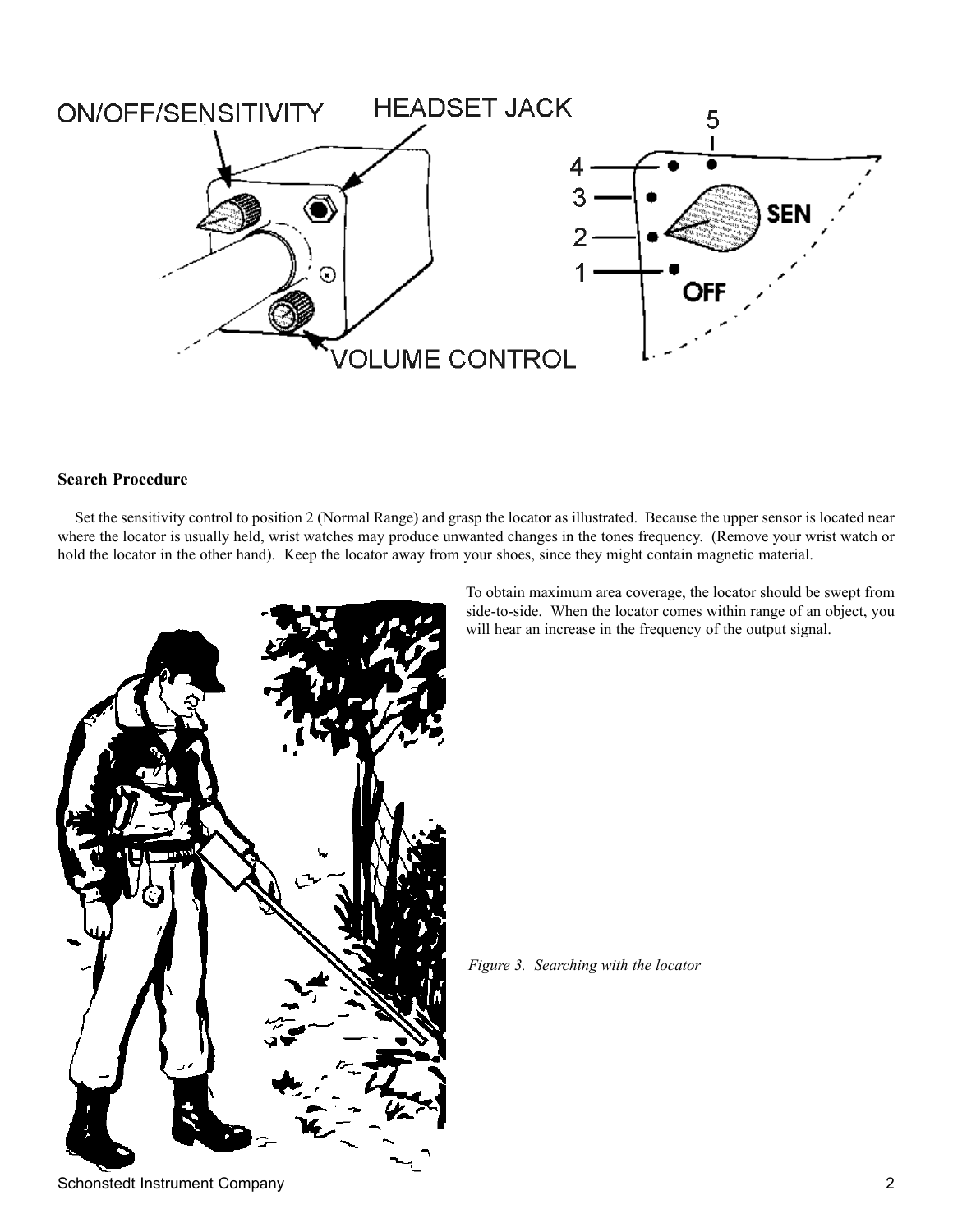#### **Application Notes**

#### **Basic Signal Patterns**



*Figure 4. Signals from Vertical and Horizontal Targets*

After you have detected the presence of a target, hold the locator vertically and move it back and forth in an "X" pattern. The peak signal occurs directly over a vertical target, and over the ends of a horizontal target.

The "X" pattern is ideal for pinpointing small objects. A 1-1/4-inch PK nail buried up to 12 inches can be located so precisely with this technique that it can be uncovered using a 1/2-inch star drill.



*Figure 5. "X" Pattern Provides Precision Locating*

If you find more than one signal in the vicinity of a target, just raise the locator several inches higher or reduce the sensitivity setting. Any signal that disappears when the locator is raised or the sensitivity is reduced is probably not coming from the actual target. The signal from a rusty bolt or other small item will decrease much faster with distance than the signal from a larger target such as a corner marker. An 18-inch length of 3/4-inch pipe can be located at depths up to 9 feet.

#### Schonstedt Instrument Company 3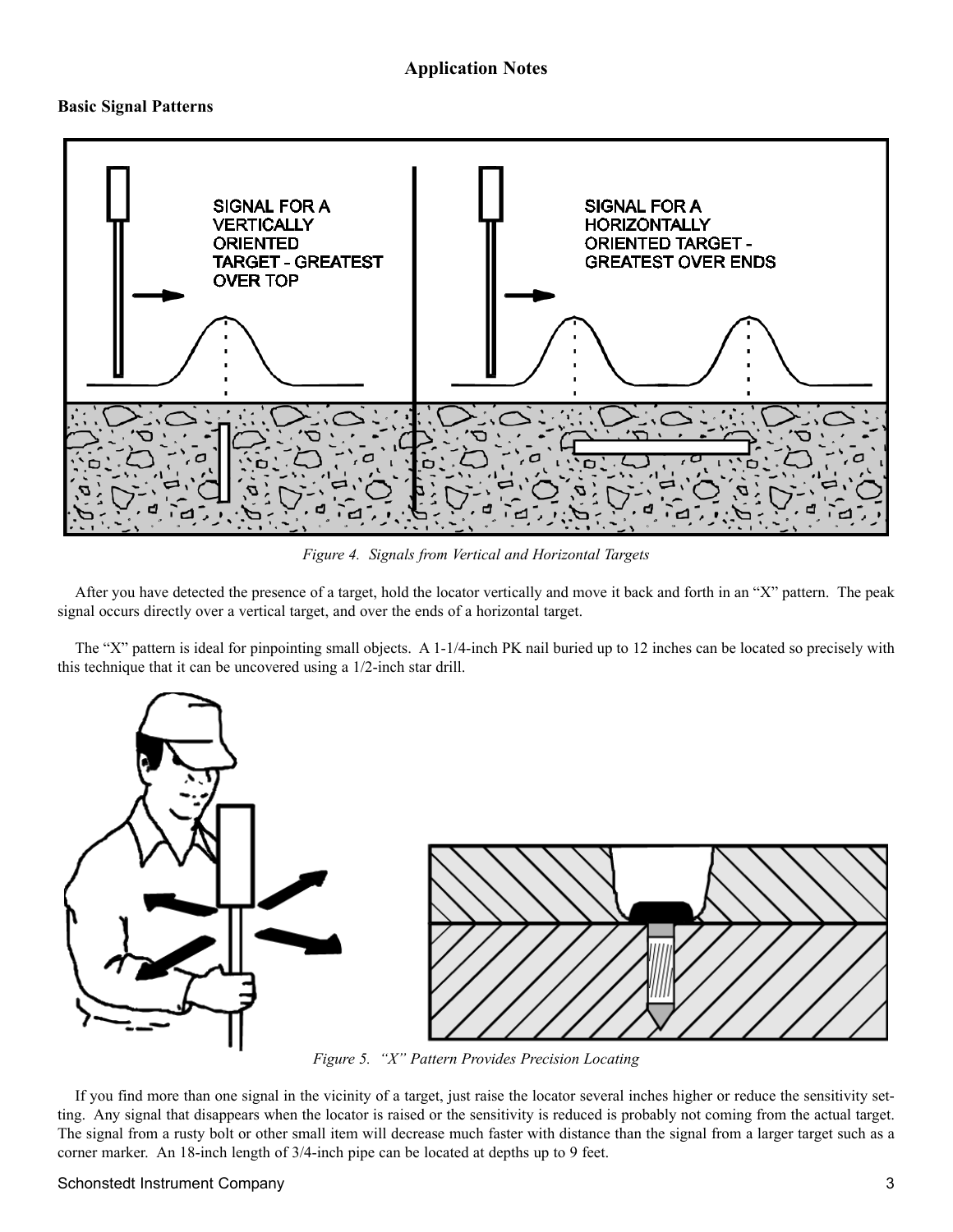

*Figure 6. Raising the Locator Eliminates Unwanted Signals*

#### **Strongly Magnetized Markers**

A strongly magnetized marker at or near the surface may provide location information that is misleading.

The heavy line in Figure 7 represents the variations in tone frequencies when the locator is moved over the marker. When moving the instrument from **A** to **B**, the frequency of the tone increases and then suddenly decreases at **B**. From just beyond **B** the frequency of the tone increases sharply, becomes very high directly over the marker and decrease just before reaching **C**. From **C** to **D** the pattern is the reverse of that from **A** to **B**. It is obvious that the locator must enter the **B-C** region. Otherwise the marker might be assumed to be between **A** and **B**, or **C** and **D**.



*Figure 7. Signal Pattern From a Strongly Magnetized Marker*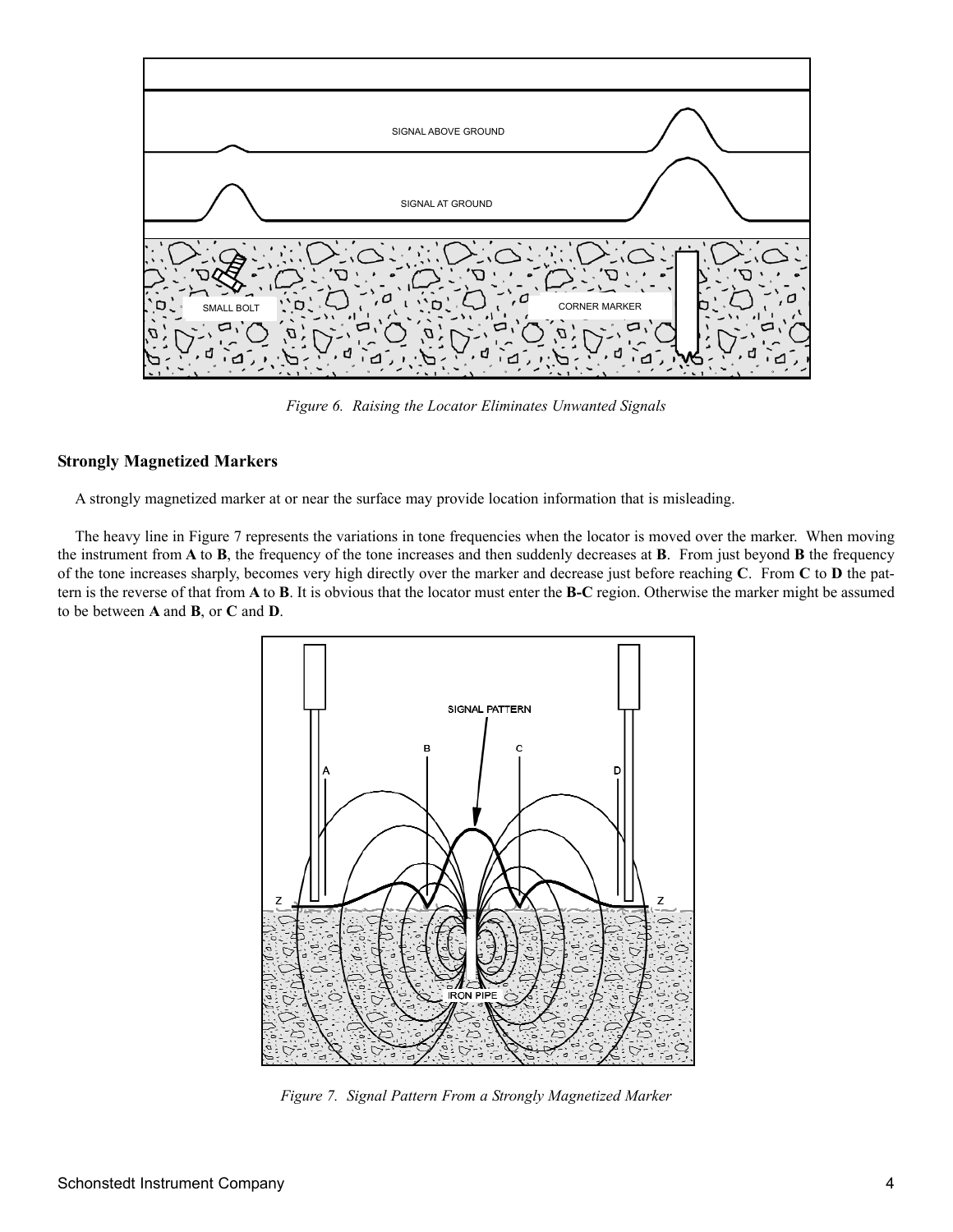This phenomenon is explained by the fact that the locator is sensitive to the magnetic field components parallel to its long axis. At points **B** and **C** the field is perpendicular to the locator so no high frequency is produced at these points.

#### **Locating Manholes, Septic Tanks and Well Casings**

The magnetic field is strongest at the edge of a shallow manhole cover. You can easily trace the edges of covers near the surface. Locating depth ranges up to 10 feet.

The great length of a well casing provides a strong field at the surface that makes it easy to locate casings buried up to 18 feet deep. The GA-52Cx can be used to precisely locate the metal handles or reinforcing bars on septic tank covers at depths of up to 4 feet.



*Figure 10. Signal Pattern Provided by Septic Tank Covers*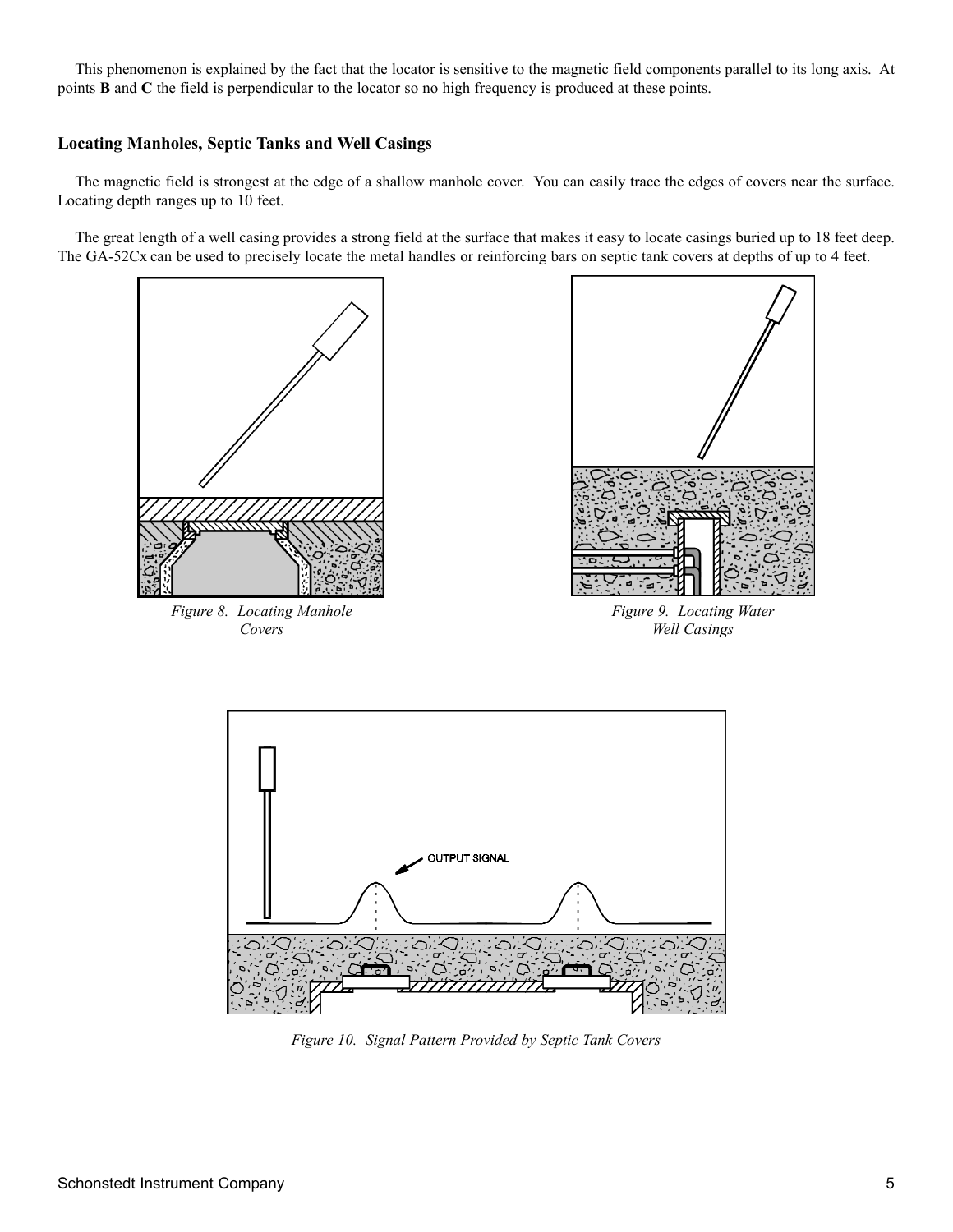#### **Locating Objects under Snow or Water and Tracing Barbed Wire**

The locator can be used in flooded areas, just keep the electronic unit out of the water.

Snow poses no problem. Thrust the locator into the snow as deep as necessary to locate the target.



*Figure 11. Locating Objects Under Snow or Water*

You can often trace barbed wire (from old fence lines) buried just beneath the surface. Even if the wire is only a trail of rust it can still be detected near the surface. Tip the locator a little lower than usual, but not parallel with the ground.

First, examine trees for bench marks and bits of embedded barbed wire. Then hold the locator parallel with the direction of the wire.



*Figure 12. Tracing Barbed Wire from Old Fence Lines*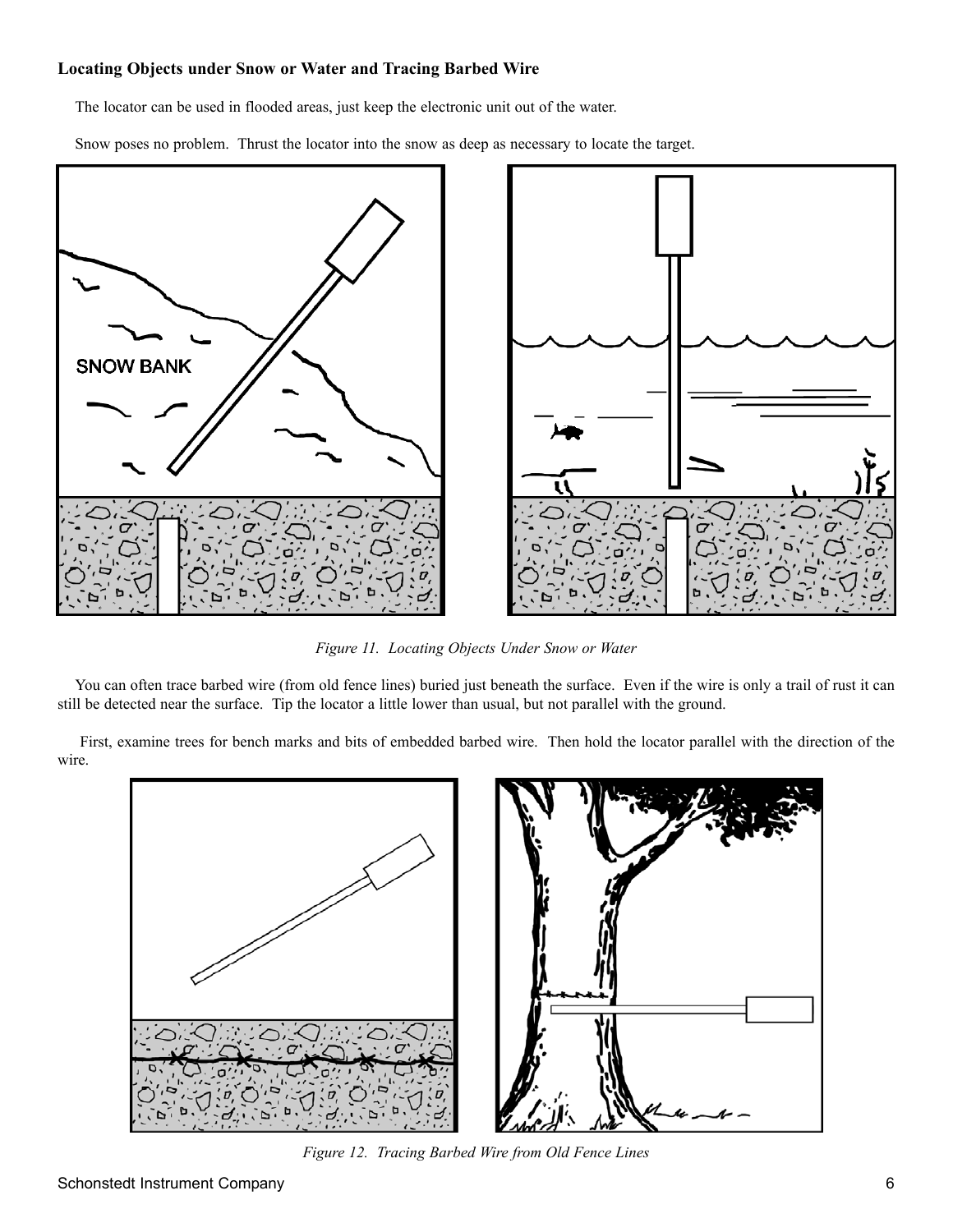#### **Searching Areas Along a Chain Link Fence**

Searching in the vicinity of a chain link fence requires a reduced sensitivity setting and also some control over the orientation of the locator. As illustrated in Figure 13, position the locator horizontally, with its long axis perpendicular to the fence. This ensures that the upper sensor is kept away from the fence.



*Figure 13. Searching in the Vicinity of a Chain Link Fence*

Perform the search by slowly moving the locator forward along the fence while also moving it in to the right and to the left. This technique allows you to search an area several feet wide as you move forward. **Listen for an abrupt drop in the signal, (as shown by the null in Figure 14.) that will occur when the lower sensor, located 1-5/8 inches from the end of the locator, is directly over the stake.** Any variation in the position of the locator will produce an abrupt rise in the frequency of the signal.



*Figure 14. Placement of Locator While Searching Along a Chain Link Fence*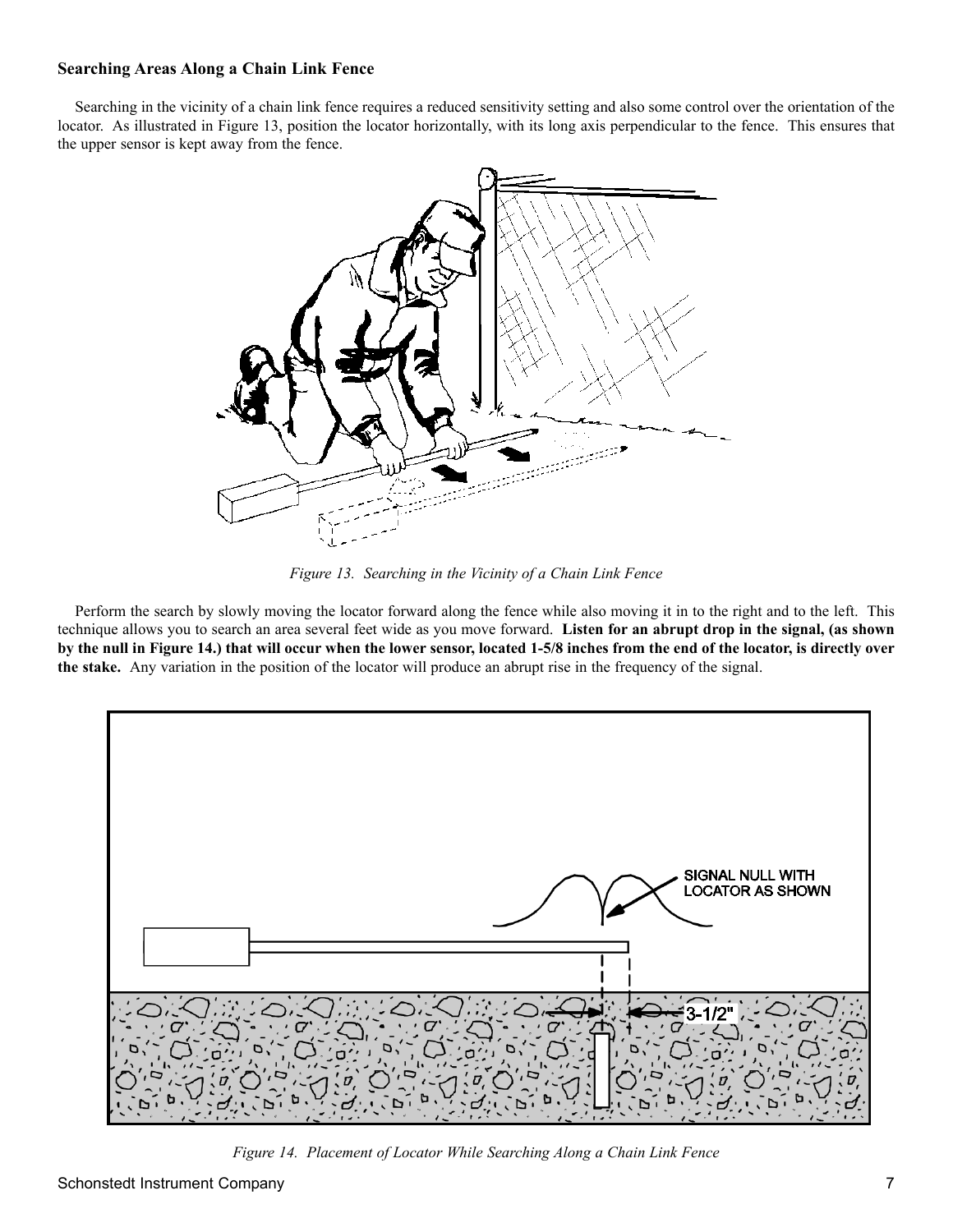#### **Locating Valve Boxes**

Both the valve and its casing, when iron, provide strong magnetic fields that make them easy to locate. Plastic enclosures containing magnets are easily located at depths of 10 feet or more.

*Figure 15. Locating Valve Boxes and Casings*



#### **Locating Cast-Iron Pipes**

As illustrated in Figure 16, cast-iron pipes produce the strongest magnetic signals at their joints.



*Figure 16. Signal Patterns Provided by Cast-Iron Pipes*

The initial search should be performed as follows:

- 1. Adjust the sensitivity level for maximum.
- 2. Hold the locator vertically approximately 1 to 1-1/2 feet above the surface.
- 3. Walk along without turning or tilting the locator.
- 4. Mark the locations where the maximum signal levels occur.
- 5. Return to an area of maximum signal strength and hold the locator several inches above the surface. The sensitivity will probably have to be reduced during this second pass. Four-inch pipes can be located at depths of up to 10 feet.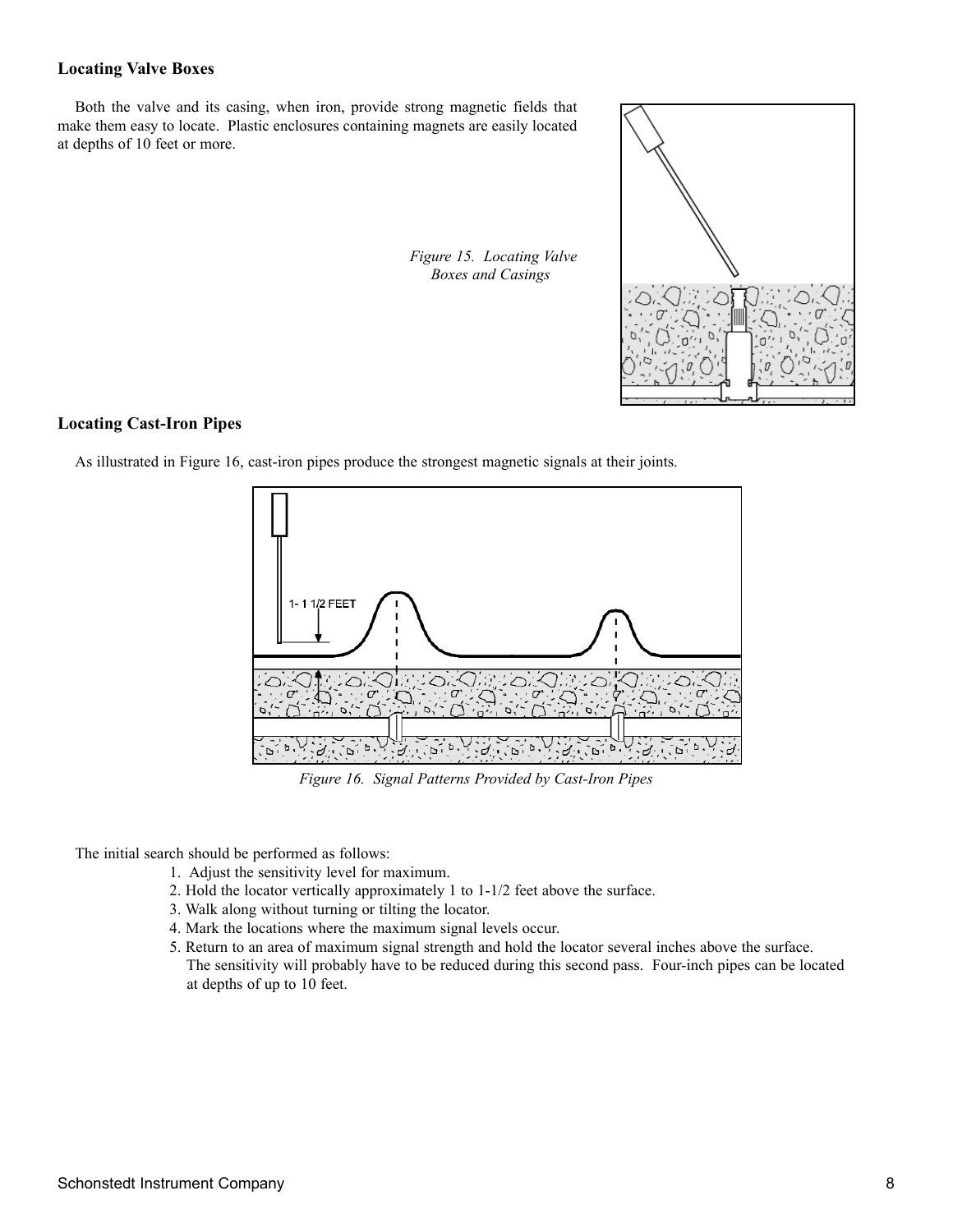#### **Locating Steel Drums**

As shown in Figure 17, the GA-52C*x*'s signal pattern will vary depending on the vertical or horizontal orientation of the drum and also how deep it is buried. A fifty-five gallon drum can be located at depths of up to 10 feet.



*Figure 17. Signal Patterns Provided by Steel Drums*

#### **Additional Applications**

- 1. The military and many local and state police departments use the GA-52C*x* to detect buried ordnance and discarded weapons.
- 2. People drilling in an area where hazardous materials might be encountered use the GA-52C*x* to search the area prior to drilling. Other Schonstedt magnetometers are available that can be lowered down the hole for periodic checks as drilling progresses.

#### **Other Notes**

- 1. A burbling sound indicates the presence of an energized power line.
- 2. The instrument will not detect non-magnetic materials such as gold, silver, copper, brass and aluminum.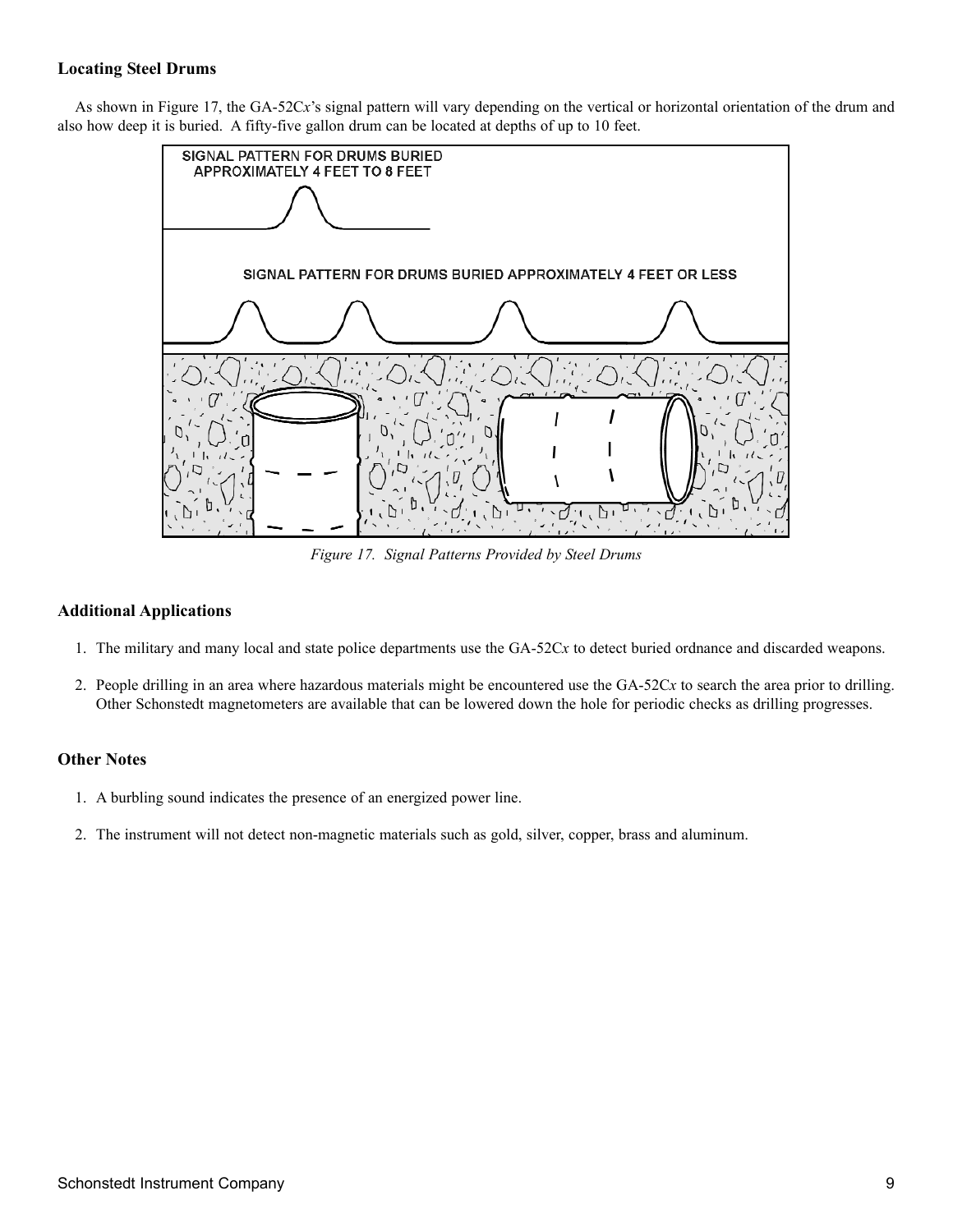#### **Maintenance**

The  $GA-52Cx$  is designed and built to give trouble-free operation. Normally, maintenance is limited to the occasional replacement of batteries. In the event that a malfunction does occur, refer to the trouble-shooting guide on page 11. It lists a few problems that can generally be corrected in the field so that you will be able to continue using the locator without interruption.

#### **Replacement of Batteries**

The GA-52C*x* is powered by two alkaline 9-Volt batteries. Alkaline or lithium batteries may be used, however lithium batteries are recommended for their exceptional performance. The battery manufacturers advertise a 10 year shelf life, two to four times the operational life of an alkaline battery, as well as being environmentally safe. If battery leakage does occur, lithium batteries do not cause severe damage to the unit as would alkaline batteries.

The batteries are carried in the battery holder as illustrated in Figure 18. Access to the batteries is obtained by removing the two knurled nuts and sliding off the cover. *Always replace both batteries.*



**NOTE** When replacing the batteries hold the instrument by the metal chassis to avoid any contact with the printed circuit board and its components.

*Figure 18. Exploded View of the Electronics Unit Cover*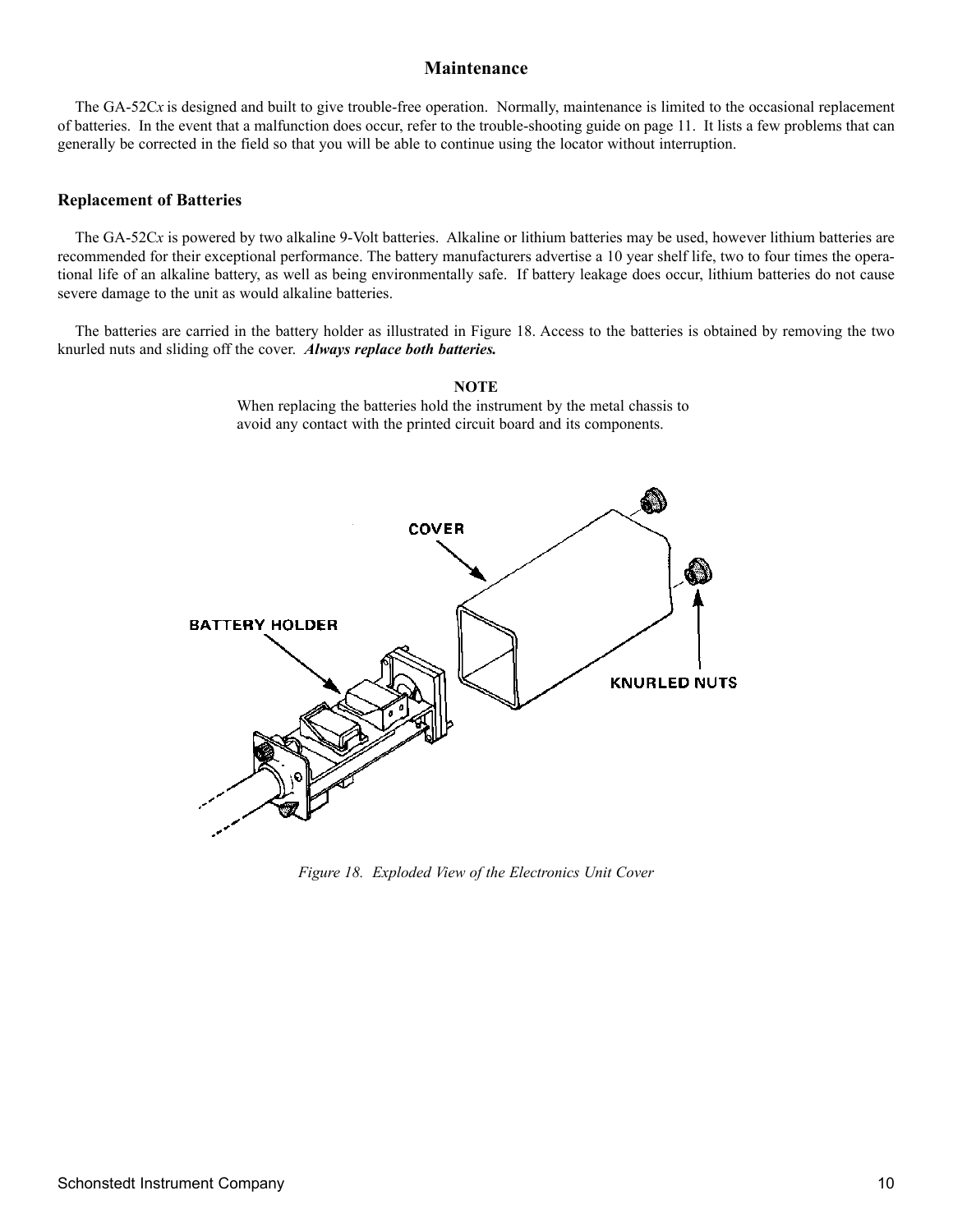## **Troubleshooting Guide**

| <b>Symptom</b>              | <b>Possible Cause</b>                | <b>How to Check</b>            | <b>How to Fix</b>         |
|-----------------------------|--------------------------------------|--------------------------------|---------------------------|
| No response                 | Dead batteries                       | Replace                        |                           |
|                             | Batteries not<br>making contact      | Check for contact<br>corrosion | Clean<br>contacts         |
|                             | Battery leakage                      | Do not remove<br>batteries*    | Return unit to<br>factory |
| Intermittent                | Batteries not making<br>good contact | Check for<br>corrosion         | Clean<br>contacts         |
| Uncontrollable<br>screaming | Weak batteries                       | Replace                        |                           |

\*Most battery manufactures' warranties cover the cost of repair or replacement of any device damaged by their batteries. Removing batteries that leak will void their warranty.

#### **SERVICE INFORMATION**

If your locator needs service, please return it to the factory (in its case) along with the following information: Name, Address, Telephone and Fax Numbers, Where Purchased, Date of Purchase, and Description of Problem(s). A tele-faxed estimate will be provided prior to service work being done. See shipping information on page 13.

#### **SPECIFICATIONS**

(Specifications subject to change without notice)

| Tone frequency increases (or decreases) with<br>gradient-field intensity. |
|---------------------------------------------------------------------------|
|                                                                           |
|                                                                           |
|                                                                           |
|                                                                           |
|                                                                           |
|                                                                           |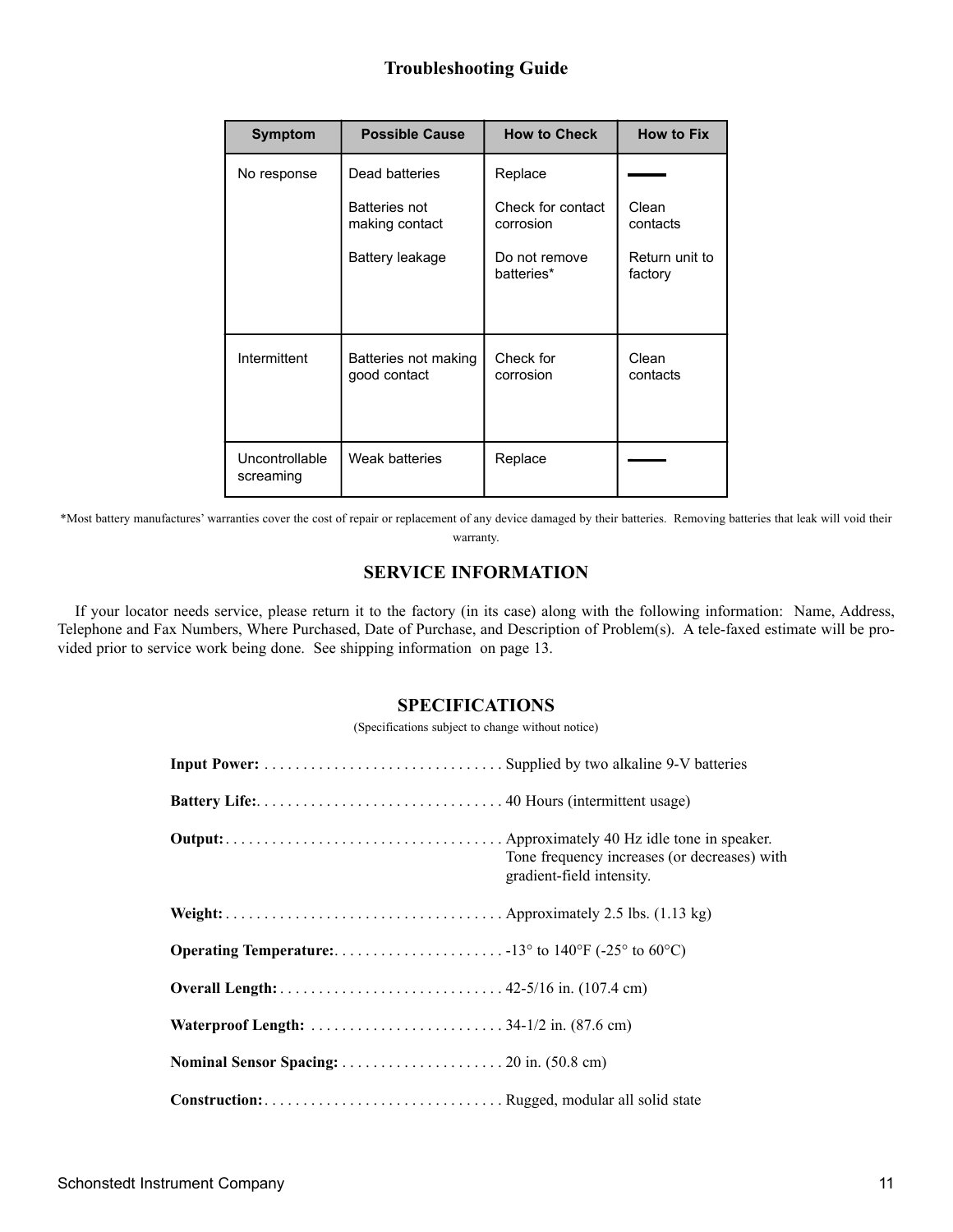